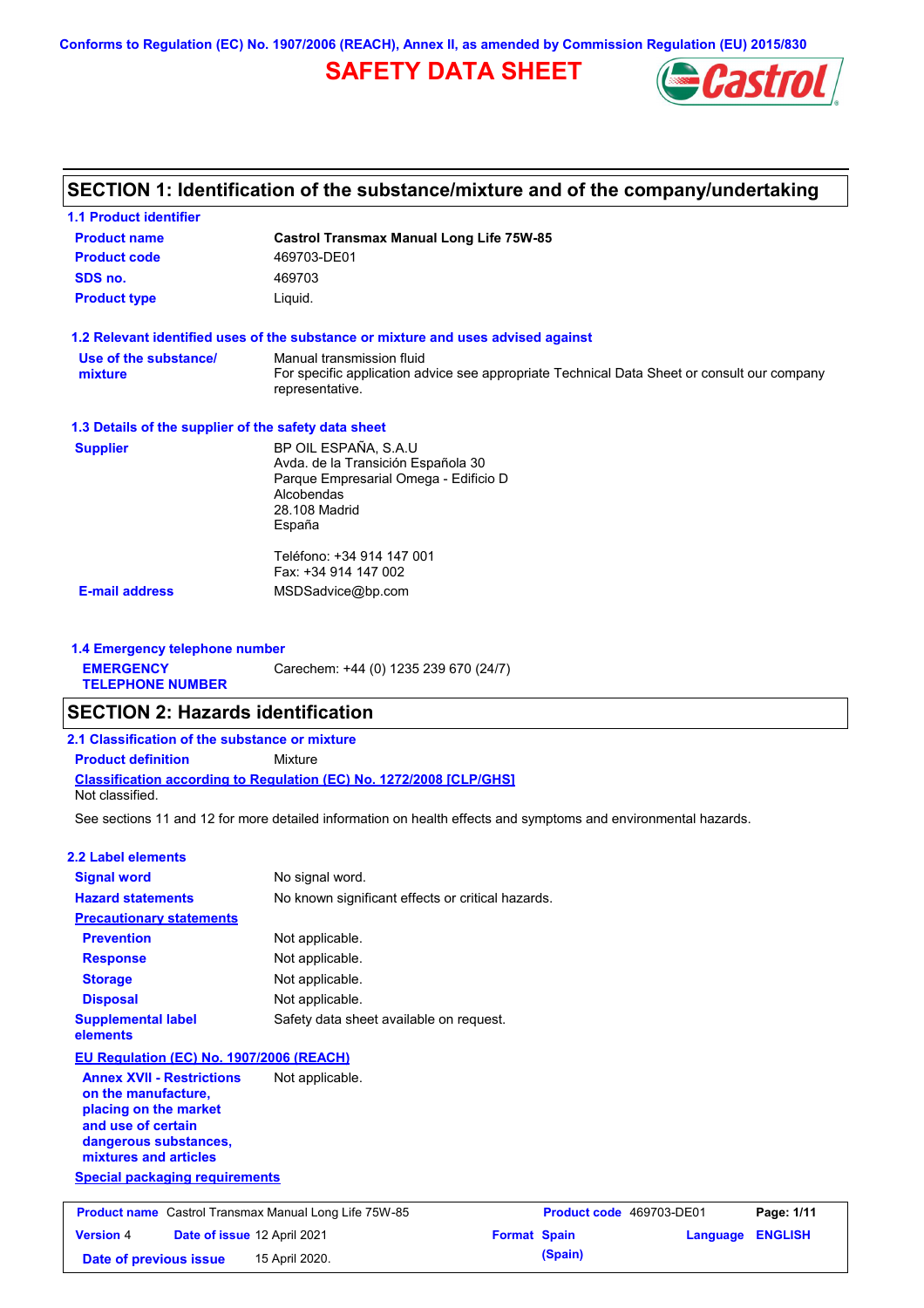# **SECTION 2: Hazards identification**

| <b>Containers to be fitted</b><br>with child-resistant<br>fastenings                                                     | Not applicable.                                                                                               |
|--------------------------------------------------------------------------------------------------------------------------|---------------------------------------------------------------------------------------------------------------|
| <b>Tactile warning of danger</b>                                                                                         | Not applicable.                                                                                               |
| 2.3 Other hazards                                                                                                        |                                                                                                               |
| <b>Results of PBT and vPvB</b><br>assessment                                                                             | Product does not meet the criteria for PBT or vPvB according to Regulation (EC) No. 1907/2006,<br>Annex XIII. |
| <b>Product meets the criteria</b><br>for PBT or vPvB according<br>to Regulation (EC) No.<br><b>1907/2006, Annex XIII</b> | This mixture does not contain any substances that are assessed to be a PBT or a vPvB.                         |
| Other hazards which do<br>not result in classification                                                                   | Defatting to the skin.                                                                                        |

## **SECTION 3: Composition/information on ingredients**

### **3.2 Mixtures**

Mixture **Product definition**

Synthetic base stock. Proprietary performance additives.

| <b>Product/ingredient</b><br>name                             | <b>Identifiers</b>                                                                      | $\frac{9}{6}$ | <b>Regulation (EC) No.</b><br>1272/2008 [CLP] | <b>Type</b> |
|---------------------------------------------------------------|-----------------------------------------------------------------------------------------|---------------|-----------------------------------------------|-------------|
| $\frac{1}{2}$ -Decene, homopolymer,<br>hydrogenated           | REACH #: 01-2119486452-34 $\geq$ 25 - $\leq$ 50<br>$EC: 500-183-1$<br>CAS: 68037-01-4   |               | Asp. Tox. 1, H304                             | $[1]$       |
| Dec-1-ene, trimers, hydrogenated                              | REACH #: 01-2119493949-12 ≥25 - ≤50<br>$EC: 500-393-3$<br>CAS: 157707-86-3              |               | Asp. Tox. 1, H304                             | $[1]$       |
| Dec-1-ene, dimers, hydrogenated                               | REACH #: 01-2119493069-28<br>EC: 500-228-5<br>CAS: 68649-11-6                           | ≥10 - ≤25     | Acute Tox. 4, H332<br>Asp. Tox. 1, H304       | $[1]$       |
| Distillates (petroleum), hydrotreated<br>heavy paraffinic     | REACH #: 01-2119484627-25 ≤3<br>EC: 265-157-1<br>CAS: 64742-54-7<br>Index: 649-467-00-8 |               | Not classified.                               | $[2]$       |
| Distillates (petroleum), solvent-<br>dewaxed heavy paraffinic | REACH #: 01-2119471299-27<br>EC: 265-169-7<br>CAS: 64742-65-0<br>Index: 649-474-00-6    | -≤3           | Asp. Tox. 1, H304                             | [1] [2]     |

#### **See Section 16 for the full text of the H statements declared above.**

**Type** 

[1] Substance classified with a health or environmental hazard

[2] Substance with a workplace exposure limit

[3] Substance meets the criteria for PBT according to Regulation (EC) No. 1907/2006, Annex XIII

[4] Substance meets the criteria for vPvB according to Regulation (EC) No. 1907/2006, Annex XIII

**Date of previous issue 15 April 2020. (Spain) (Spain)** 

[5] Substance of equivalent concern

[6] Additional disclosure due to company policy

Occupational exposure limits, if available, are listed in Section 8.

## **SECTION 4: First aid measures**

#### **4.1 Description of first aid measures**

| Eye contact         | In case of contact, immediately flush eyes with plenty of water for at least 15 minutes. Eyelids<br>should be held away from the eyeball to ensure thorough rinsing. Check for and remove any<br>contact lenses. Get medical attention.           |
|---------------------|---------------------------------------------------------------------------------------------------------------------------------------------------------------------------------------------------------------------------------------------------|
| <b>Skin contact</b> | Wash skin thoroughly with soap and water or use recognised skin cleanser. Remove<br>contaminated clothing and shoes. Wash clothing before reuse. Clean shoes thoroughly before<br>reuse. Get medical attention if irritation develops.            |
| <b>Inhalation</b>   | Finhaled, remove to fresh air. In case of inhalation of decomposition products in a fire,<br>symptoms may be delayed. The exposed person may need to be kept under medical<br>surveillance for 48 hours. Get medical attention if symptoms occur. |
|                     | <b>Product name</b> Castrol Transmax Manual Long Life 75W-85<br>Page: 2/11<br><b>Product code</b> 469703-DE01                                                                                                                                     |
| <b>Version 4</b>    | <b>ENGLISH</b><br>Date of issue 12 April 2021<br><b>Format Spain</b><br>Language                                                                                                                                                                  |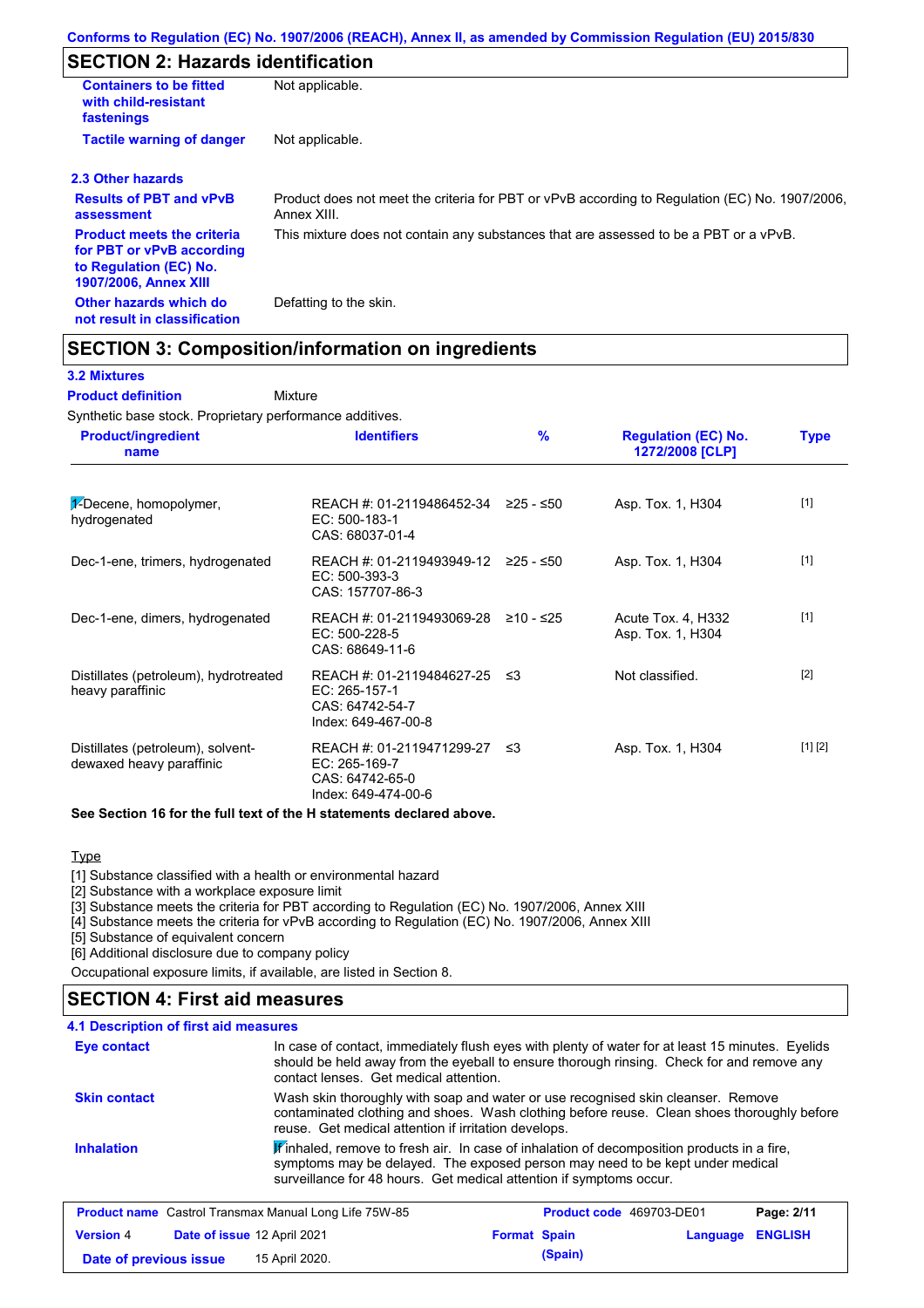### **Conforms to Regulation (EC) No. 1907/2006 (REACH), Annex II, as amended by Commission Regulation (EU) 2015/830**

# **SECTION 4: First aid measures**

| Ingestion                             | Do not induce vomiting unless directed to do so by medical personnel. Get medical attention if<br>symptoms occur.   |  |  |
|---------------------------------------|---------------------------------------------------------------------------------------------------------------------|--|--|
| <b>Protection of first-aiders</b>     | No action shall be taken involving any personal risk or without suitable training.                                  |  |  |
|                                       | 4.2 Most important symptoms and effects, both acute and delayed                                                     |  |  |
|                                       | See Section 11 for more detailed information on health effects and symptoms.                                        |  |  |
| <b>Potential acute health effects</b> |                                                                                                                     |  |  |
| <b>Inhalation</b>                     | Exposure to decomposition products may cause a health hazard. Serious effects may be<br>delayed following exposure. |  |  |
| <b>Ingestion</b>                      | No known significant effects or critical hazards.                                                                   |  |  |
| <b>Skin contact</b>                   | Defatting to the skin. May cause skin dryness and irritation.                                                       |  |  |
| Eye contact                           | No known significant effects or critical hazards.                                                                   |  |  |
|                                       | Delayed and immediate effects as well as chronic effects from short and long-term exposure                          |  |  |
| <b>Inhalation</b>                     | Overexposure to the inhalation of airborne droplets or aerosols may cause irritation of the<br>respiratory tract.   |  |  |
| <b>Ingestion</b>                      | Ingestion of large quantities may cause nausea and diarrhoea.                                                       |  |  |
| <b>Skin contact</b>                   | Prolonged or repeated contact can defat the skin and lead to irritation and/or dermatitis.                          |  |  |
| Eye contact                           | Potential risk of transient stinging or redness if accidental eye contact occurs.                                   |  |  |

#### **4.3 Indication of any immediate medical attention and special treatment needed**

Notes to physician **Treatment should in general be symptomatic and directed to relieving any effects.** In case of inhalation of decomposition products in a fire, symptoms may be delayed. The exposed person may need to be kept under medical surveillance for 48 hours.

## **SECTION 5: Firefighting measures**

| 5.1 Extinguishing media                                                                                                                                                                                 |                                                                                                                                                                                                                                                                                                                                                                   |  |  |
|---------------------------------------------------------------------------------------------------------------------------------------------------------------------------------------------------------|-------------------------------------------------------------------------------------------------------------------------------------------------------------------------------------------------------------------------------------------------------------------------------------------------------------------------------------------------------------------|--|--|
| In case of fire, use foam, dry chemical or carbon dioxide extinguisher or spray.<br><b>Suitable extinguishing</b><br>media                                                                              |                                                                                                                                                                                                                                                                                                                                                                   |  |  |
| <b>Unsuitable extinguishing</b><br>media                                                                                                                                                                | Do not use water jet. The use of a water jet may cause the fire to spread by splashing the<br>burning product.                                                                                                                                                                                                                                                    |  |  |
| 5.2 Special hazards arising from the substance or mixture                                                                                                                                               |                                                                                                                                                                                                                                                                                                                                                                   |  |  |
| <b>Hazards from the</b><br>substance or mixture                                                                                                                                                         | In a fire or if heated, a pressure increase will occur and the container may burst.                                                                                                                                                                                                                                                                               |  |  |
| <b>Hazardous combustion</b><br>Combustion products may include the following:<br>carbon oxides (CO, CO <sub>2</sub> ) (carbon monoxide, carbon dioxide)<br>products<br>nitrogen oxides (NO, $NO2$ etc.) |                                                                                                                                                                                                                                                                                                                                                                   |  |  |
| 5.3 Advice for firefighters                                                                                                                                                                             |                                                                                                                                                                                                                                                                                                                                                                   |  |  |
| <b>Special precautions for</b><br>fire-fighters                                                                                                                                                         | No action shall be taken involving any personal risk or without suitable training. Promptly<br>isolate the scene by removing all persons from the vicinity of the incident if there is a fire.                                                                                                                                                                    |  |  |
| <b>Special protective</b><br>equipment for fire-fighters                                                                                                                                                | Fire-fighters should wear appropriate protective equipment and self-contained breathing<br>apparatus (SCBA) with a full face-piece operated in positive pressure mode. Clothing for fire-<br>fighters (including helmets, protective boots and gloves) conforming to European standard EN<br>469 will provide a basic level of protection for chemical incidents. |  |  |

## **SECTION 6: Accidental release measures**

|                                         | 6.1 Personal precautions, protective equipment and emergency procedures                                                                                                                                                                                                                                                             |
|-----------------------------------------|-------------------------------------------------------------------------------------------------------------------------------------------------------------------------------------------------------------------------------------------------------------------------------------------------------------------------------------|
| For non-emergency<br>personnel          | No action shall be taken involving any personal risk or without suitable training. Evacuate<br>surrounding areas. Keep unnecessary and unprotected personnel from entering. Do not touch<br>or walk through spilt material. Floors may be slippery; use care to avoid falling. Put on<br>appropriate personal protective equipment. |
| For emergency responders                | Pspecialised clothing is required to deal with the spillage, take note of any information in<br>Section 8 on suitable and unsuitable materials. See also the information in "For non-<br>emergency personnel".                                                                                                                      |
| <b>6.2 Environmental</b><br>precautions | Avoid dispersal of spilt material and runoff and contact with soil, waterways, drains and sewers.<br>Inform the relevant authorities if the product has caused environmental pollution (sewers,<br>waterways, soil or air).                                                                                                         |

|                        |                             | <b>Product name</b> Castrol Transmax Manual Long Life 75W-85 |                     | <b>Product code</b> 469703-DE01 |                         | Page: 3/11 |
|------------------------|-----------------------------|--------------------------------------------------------------|---------------------|---------------------------------|-------------------------|------------|
| <b>Version 4</b>       | Date of issue 12 April 2021 |                                                              | <b>Format Spain</b> |                                 | <b>Language ENGLISH</b> |            |
| Date of previous issue |                             | 15 April 2020.                                               |                     | (Spain)                         |                         |            |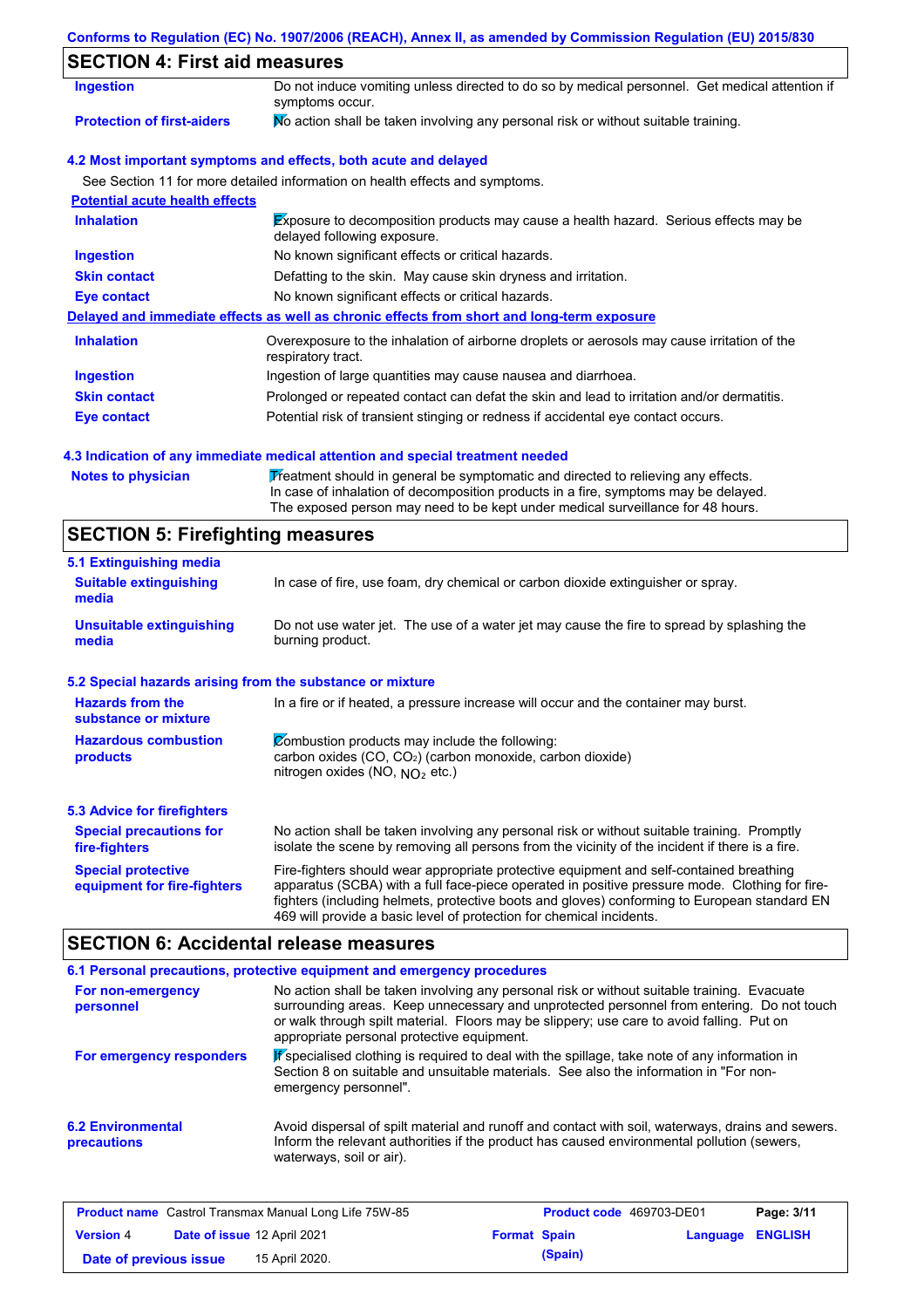# **SECTION 6: Accidental release measures**

|                                           | 6.3 Methods and material for containment and cleaning up                                                                                                                                                                                                                                                                                                                                       |
|-------------------------------------------|------------------------------------------------------------------------------------------------------------------------------------------------------------------------------------------------------------------------------------------------------------------------------------------------------------------------------------------------------------------------------------------------|
| <b>Small spill</b>                        | Stop leak if without risk. Move containers from spill area. Absorb with an inert material and<br>place in an appropriate waste disposal container. Dispose of via a licensed waste disposal<br>contractor.                                                                                                                                                                                     |
| <b>Large spill</b>                        | Stop leak if without risk. Move containers from spill area. Prevent entry into sewers, water<br>courses, basements or confined areas. Contain and collect spillage with non-combustible,<br>absorbent material e.g. sand, earth, vermiculite or diatomaceous earth and place in container<br>for disposal according to local regulations. Dispose of via a licensed waste disposal contractor. |
| 6.4 Reference to other<br><b>sections</b> | See Section 1 for emergency contact information.<br>See Section 5 for firefighting measures.<br>See Section 8 for information on appropriate personal protective equipment.<br>See Section 12 for environmental precautions.<br>See Section 13 for additional waste treatment information.                                                                                                     |

## **SECTION 7: Handling and storage**

| 7.1 Precautions for safe handling                                                    |                                                                                                                                                                                                                                                                                                                                                                                                                                                                                          |
|--------------------------------------------------------------------------------------|------------------------------------------------------------------------------------------------------------------------------------------------------------------------------------------------------------------------------------------------------------------------------------------------------------------------------------------------------------------------------------------------------------------------------------------------------------------------------------------|
| <b>Protective measures</b>                                                           | Put on appropriate personal protective equipment.                                                                                                                                                                                                                                                                                                                                                                                                                                        |
| <b>Advice on general</b><br>occupational hygiene                                     | Eating, drinking and smoking should be prohibited in areas where this material is handled.<br>stored and processed. Wash thoroughly after handling. Remove contaminated clothing and<br>protective equipment before entering eating areas. See also Section 8 for additional<br>information on hygiene measures.                                                                                                                                                                         |
| <b>7.2 Conditions for safe</b><br>storage, including any<br><i>incompatibilities</i> | Store in accordance with local regulations. Store in a dry, cool and well-ventilated area, away<br>from incompatible materials (see Section 10). Keep away from heat and direct sunlight. Keep<br>container tightly closed and sealed until ready for use. Containers that have been opened must<br>be carefully resealed and kept upright to prevent leakage. Store and use only in equipment/<br>containers designed for use with this product. Do not store in unlabelled containers. |
| Not suitable                                                                         | Prolonged exposure to elevated temperature.                                                                                                                                                                                                                                                                                                                                                                                                                                              |
| 7.3 Specific end use(s)                                                              |                                                                                                                                                                                                                                                                                                                                                                                                                                                                                          |

#### **Recommendations** See section 1.2 and Exposure scenarios in annex, if applicable.

**Date of previous issue 15 April 2020. (Spain) (Spain)** 

# **SECTION 8: Exposure controls/personal protection**

| <b>8.1 Control parameters</b>                                                                                                                                                                                                                                          |                                                                                                                                                                                                                                                                                                                                                                                                                                                                                                                                                                                                                                                                                                                                                                                                                                                                                                                                                                                                                            |                                                                                                                                                 |          |                |
|------------------------------------------------------------------------------------------------------------------------------------------------------------------------------------------------------------------------------------------------------------------------|----------------------------------------------------------------------------------------------------------------------------------------------------------------------------------------------------------------------------------------------------------------------------------------------------------------------------------------------------------------------------------------------------------------------------------------------------------------------------------------------------------------------------------------------------------------------------------------------------------------------------------------------------------------------------------------------------------------------------------------------------------------------------------------------------------------------------------------------------------------------------------------------------------------------------------------------------------------------------------------------------------------------------|-------------------------------------------------------------------------------------------------------------------------------------------------|----------|----------------|
| <b>Occupational exposure limits</b>                                                                                                                                                                                                                                    |                                                                                                                                                                                                                                                                                                                                                                                                                                                                                                                                                                                                                                                                                                                                                                                                                                                                                                                                                                                                                            |                                                                                                                                                 |          |                |
| <b>Product/ingredient name</b>                                                                                                                                                                                                                                         | <b>Exposure limit values</b>                                                                                                                                                                                                                                                                                                                                                                                                                                                                                                                                                                                                                                                                                                                                                                                                                                                                                                                                                                                               |                                                                                                                                                 |          |                |
| Distillates (petroleum), hydrotreated heavy paraffinic                                                                                                                                                                                                                 | National institute of occupational safety and health (Spain).<br>TWA: 5 mg/m <sup>3</sup> 8 hours. Issued/Revised: 1/2008 Form: Mist<br>STEL: 10 mg/m <sup>3</sup> 15 minutes. Issued/Revised: 1/2008 Form: Mist                                                                                                                                                                                                                                                                                                                                                                                                                                                                                                                                                                                                                                                                                                                                                                                                           |                                                                                                                                                 |          |                |
| Distillates (petroleum), solvent-dewaxed heavy<br>paraffinic                                                                                                                                                                                                           |                                                                                                                                                                                                                                                                                                                                                                                                                                                                                                                                                                                                                                                                                                                                                                                                                                                                                                                                                                                                                            | National institute of occupational safety and health (Spain).                                                                                   |          |                |
|                                                                                                                                                                                                                                                                        |                                                                                                                                                                                                                                                                                                                                                                                                                                                                                                                                                                                                                                                                                                                                                                                                                                                                                                                                                                                                                            | TWA: 5 mg/m <sup>3</sup> 8 hours. Issued/Revised: 1/2008 Form: Mist<br>STEL: 10 mg/m <sup>3</sup> 15 minutes. Issued/Revised: 1/2008 Form: Mist |          |                |
| Whilst specific OELs for certain components may be shown in this section, other components may be present in any mist,<br>vapour or dust produced. Therefore, the specific OELs may not be applicable to the product as a whole and are provided for<br>quidance only. |                                                                                                                                                                                                                                                                                                                                                                                                                                                                                                                                                                                                                                                                                                                                                                                                                                                                                                                                                                                                                            |                                                                                                                                                 |          |                |
| <b>Recommended monitoring</b><br>procedures                                                                                                                                                                                                                            | If this product contains ingredients with exposure limits, personal, workplace atmosphere or<br>biological monitoring may be required to determine the effectiveness of the ventilation or other<br>control measures and/or the necessity to use respiratory protective equipment. Reference<br>should be made to monitoring standards, such as the following: European Standard EN 689<br>(Workplace atmospheres - Guidance for the assessment of exposure by inhalation to chemical<br>agents for comparison with limit values and measurement strategy) European Standard EN<br>14042 (Workplace atmospheres - Guide for the application and use of procedures for the<br>assessment of exposure to chemical and biological agents) European Standard EN 482<br>(Workplace atmospheres - General requirements for the performance of procedures for the<br>measurement of chemical agents) Reference to national guidance documents for methods for<br>the determination of hazardous substances will also be required. |                                                                                                                                                 |          |                |
| <b>Derived No Effect Level</b><br>No DNELs/DMELs available.                                                                                                                                                                                                            |                                                                                                                                                                                                                                                                                                                                                                                                                                                                                                                                                                                                                                                                                                                                                                                                                                                                                                                                                                                                                            |                                                                                                                                                 |          |                |
| <b>Predicted No Effect Concentration</b><br>No PNECs available                                                                                                                                                                                                         |                                                                                                                                                                                                                                                                                                                                                                                                                                                                                                                                                                                                                                                                                                                                                                                                                                                                                                                                                                                                                            |                                                                                                                                                 |          |                |
| <b>Product name</b> Castrol Transmax Manual Long Life 75W-85                                                                                                                                                                                                           |                                                                                                                                                                                                                                                                                                                                                                                                                                                                                                                                                                                                                                                                                                                                                                                                                                                                                                                                                                                                                            | Product code 469703-DE01                                                                                                                        |          | Page: 4/11     |
| Date of issue 12 April 2021<br><b>Version 4</b>                                                                                                                                                                                                                        | <b>Format Spain</b>                                                                                                                                                                                                                                                                                                                                                                                                                                                                                                                                                                                                                                                                                                                                                                                                                                                                                                                                                                                                        |                                                                                                                                                 | Language | <b>ENGLISH</b> |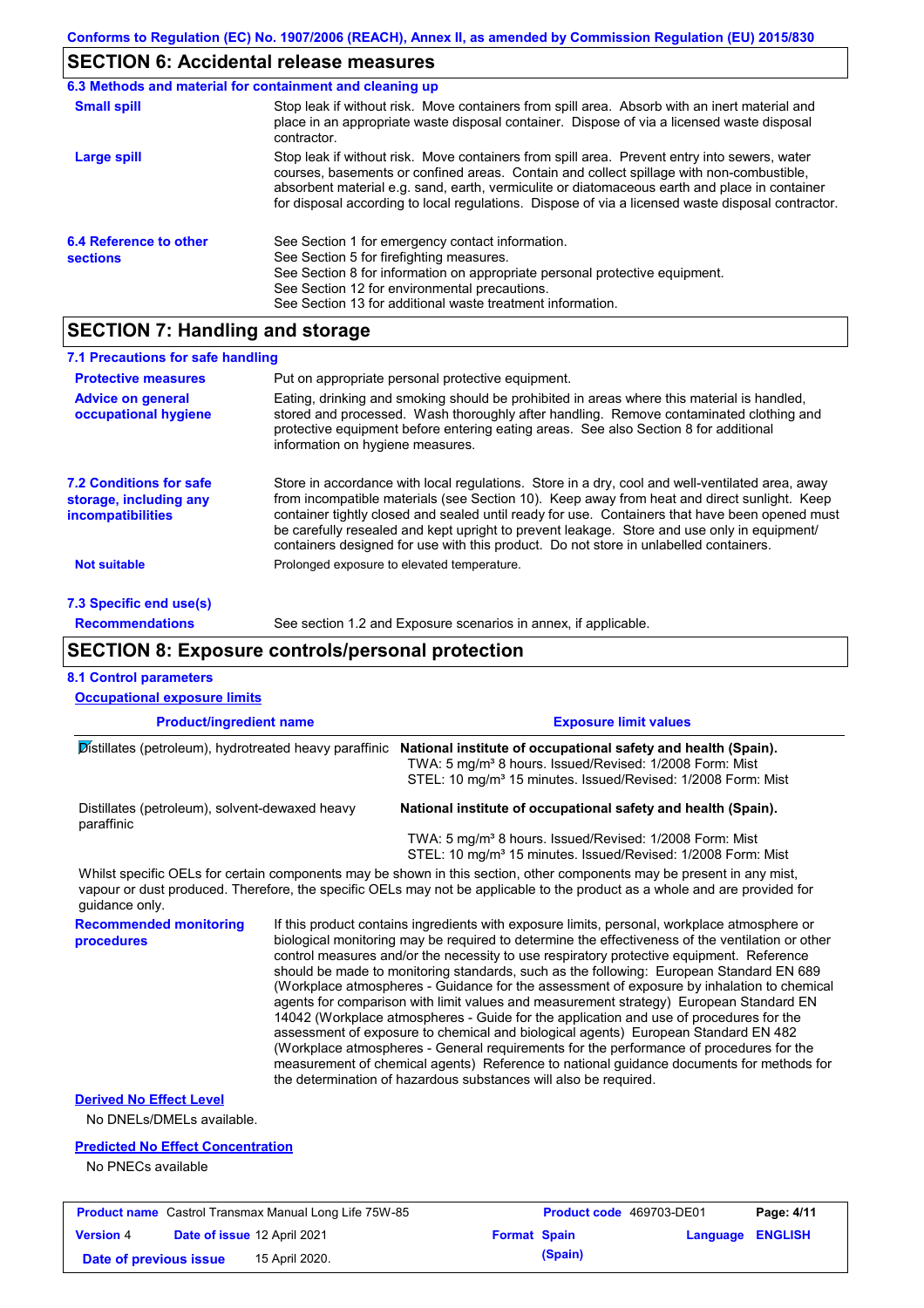# **SECTION 8: Exposure controls/personal protection**

| <b>8.2 Exposure controls</b>                          |                                                                                                                        |                                                                                                                                                                                                                                                                                                                                                                                                                                                                                                                                                                                                                                                                                                                                                                                                                                                                               |            |
|-------------------------------------------------------|------------------------------------------------------------------------------------------------------------------------|-------------------------------------------------------------------------------------------------------------------------------------------------------------------------------------------------------------------------------------------------------------------------------------------------------------------------------------------------------------------------------------------------------------------------------------------------------------------------------------------------------------------------------------------------------------------------------------------------------------------------------------------------------------------------------------------------------------------------------------------------------------------------------------------------------------------------------------------------------------------------------|------------|
| <b>Appropriate engineering</b><br>controls            | concentrations below their respective occupational exposure limits.<br>kept in good condition and properly maintained. | Provide exhaust ventilation or other engineering controls to keep the relevant airborne<br>All activities involving chemicals should be assessed for their risks to health, to ensure<br>exposures are adequately controlled. Personal protective equipment should only be considered<br>after other forms of control measures (e.g. engineering controls) have been suitably evaluated.<br>Personal protective equipment should conform to appropriate standards, be suitable for use, be<br>Your supplier of personal protective equipment should be consulted for advice on selection and<br>appropriate standards. For further information contact your national organisation for standards.<br>The final choice of protective equipment will depend upon a risk assessment. It is important to<br>ensure that all items of personal protective equipment are compatible. |            |
| <b>Individual protection measures</b>                 |                                                                                                                        |                                                                                                                                                                                                                                                                                                                                                                                                                                                                                                                                                                                                                                                                                                                                                                                                                                                                               |            |
| <b>Hygiene measures</b>                               | stations and safety showers are close to the workstation location.                                                     | Wash hands, forearms and face thoroughly after handling chemical products, before eating,<br>smoking and using the lavatory and at the end of the working period. Ensure that eyewash                                                                                                                                                                                                                                                                                                                                                                                                                                                                                                                                                                                                                                                                                         |            |
| <b>Respiratory protection</b>                         | of the working conditions.                                                                                             | In case of insufficient ventilation, wear suitable respiratory equipment.<br>The correct choice of respiratory protection depends upon the chemicals being handled, the<br>conditions of work and use, and the condition of the respiratory equipment. Safety procedures<br>should be developed for each intended application. Respiratory protection equipment should<br>therefore be chosen in consultation with the supplier/manufacturer and with a full assessment                                                                                                                                                                                                                                                                                                                                                                                                       |            |
| <b>Eye/face protection</b><br><b>Skin protection</b>  | Safety glasses with side shields.                                                                                      |                                                                                                                                                                                                                                                                                                                                                                                                                                                                                                                                                                                                                                                                                                                                                                                                                                                                               |            |
| <b>Hand protection</b>                                | <b>General Information:</b>                                                                                            |                                                                                                                                                                                                                                                                                                                                                                                                                                                                                                                                                                                                                                                                                                                                                                                                                                                                               |            |
|                                                       |                                                                                                                        | Because specific work environments and material handling practices vary, safety procedures<br>should be developed for each intended application. The correct choice of protective gloves<br>depends upon the chemicals being handled, and the conditions of work and use. Most gloves<br>provide protection for only a limited time before they must be discarded and replaced (even the<br>best chemically resistant gloves will break down after repeated chemical exposures).                                                                                                                                                                                                                                                                                                                                                                                              |            |
|                                                       | a full assessment of the working conditions.                                                                           | Gloves should be chosen in consultation with the supplier / manufacturer and taking account of                                                                                                                                                                                                                                                                                                                                                                                                                                                                                                                                                                                                                                                                                                                                                                                |            |
|                                                       | Recommended: Nitrile gloves.<br><b>Breakthrough time:</b>                                                              |                                                                                                                                                                                                                                                                                                                                                                                                                                                                                                                                                                                                                                                                                                                                                                                                                                                                               |            |
|                                                       | Our recommendations on the selection of gloves are as follows:                                                         | Breakthrough time data are generated by glove manufacturers under laboratory test conditions<br>and represent how long a glove can be expected to provide effective permeation resistance. It<br>is important when following breakthrough time recommendations that actual workplace<br>conditions are taken into account. Always consult with your glove supplier for up-to-date<br>technical information on breakthrough times for the recommended glove type.                                                                                                                                                                                                                                                                                                                                                                                                              |            |
|                                                       | Continuous contact:                                                                                                    |                                                                                                                                                                                                                                                                                                                                                                                                                                                                                                                                                                                                                                                                                                                                                                                                                                                                               |            |
|                                                       | can be obtained.                                                                                                       | Gloves with a minimum breakthrough time of 240 minutes, or >480 minutes if suitable gloves<br>If suitable gloves are not available to offer that level of protection, gloves with shorter<br>breakthrough times may be acceptable as long as appropriate glove maintenance and                                                                                                                                                                                                                                                                                                                                                                                                                                                                                                                                                                                                |            |
|                                                       | replacement regimes are determined and adhered to.                                                                     |                                                                                                                                                                                                                                                                                                                                                                                                                                                                                                                                                                                                                                                                                                                                                                                                                                                                               |            |
|                                                       | Short-term / splash protection:                                                                                        |                                                                                                                                                                                                                                                                                                                                                                                                                                                                                                                                                                                                                                                                                                                                                                                                                                                                               |            |
|                                                       | Recommended breakthrough times as above.<br>be determined and rigorously followed.                                     | It is recognised that for short-term, transient exposures, gloves with shorter breakthrough times<br>may commonly be used. Therefore, appropriate maintenance and replacement regimes must                                                                                                                                                                                                                                                                                                                                                                                                                                                                                                                                                                                                                                                                                    |            |
|                                                       | <b>Glove Thickness:</b>                                                                                                |                                                                                                                                                                                                                                                                                                                                                                                                                                                                                                                                                                                                                                                                                                                                                                                                                                                                               |            |
|                                                       |                                                                                                                        | For general applications, we recommend gloves with a thickness typically greater than 0.35 mm.                                                                                                                                                                                                                                                                                                                                                                                                                                                                                                                                                                                                                                                                                                                                                                                |            |
|                                                       |                                                                                                                        | It should be emphasised that glove thickness is not necessarily a good predictor of glove<br>resistance to a specific chemical, as the permeation efficiency of the glove will be dependent<br>on the exact composition of the glove material. Therefore, glove selection should also be based<br>on consideration of the task requirements and knowledge of breakthrough times.<br>Glove thickness may also vary depending on the glove manufacturer, the glove type and the<br>glove model. Therefore, the manufacturers' technical data should always be taken into account                                                                                                                                                                                                                                                                                                |            |
| Product name Castrol Transmax Manual Long Life 75W-85 |                                                                                                                        | Product code 469703-DE01                                                                                                                                                                                                                                                                                                                                                                                                                                                                                                                                                                                                                                                                                                                                                                                                                                                      | Page: 5/11 |

|                        | <b>Product name</b> Castrol Transmax Manual Long Life 75W-85 |                     | Product code 469703-DE01 |                  | Page: 5/11 |
|------------------------|--------------------------------------------------------------|---------------------|--------------------------|------------------|------------|
| <b>Version 4</b>       | Date of issue 12 April 2021                                  | <b>Format Spain</b> |                          | Language ENGLISH |            |
| Date of previous issue | 15 April 2020.                                               |                     | (Spain)                  |                  |            |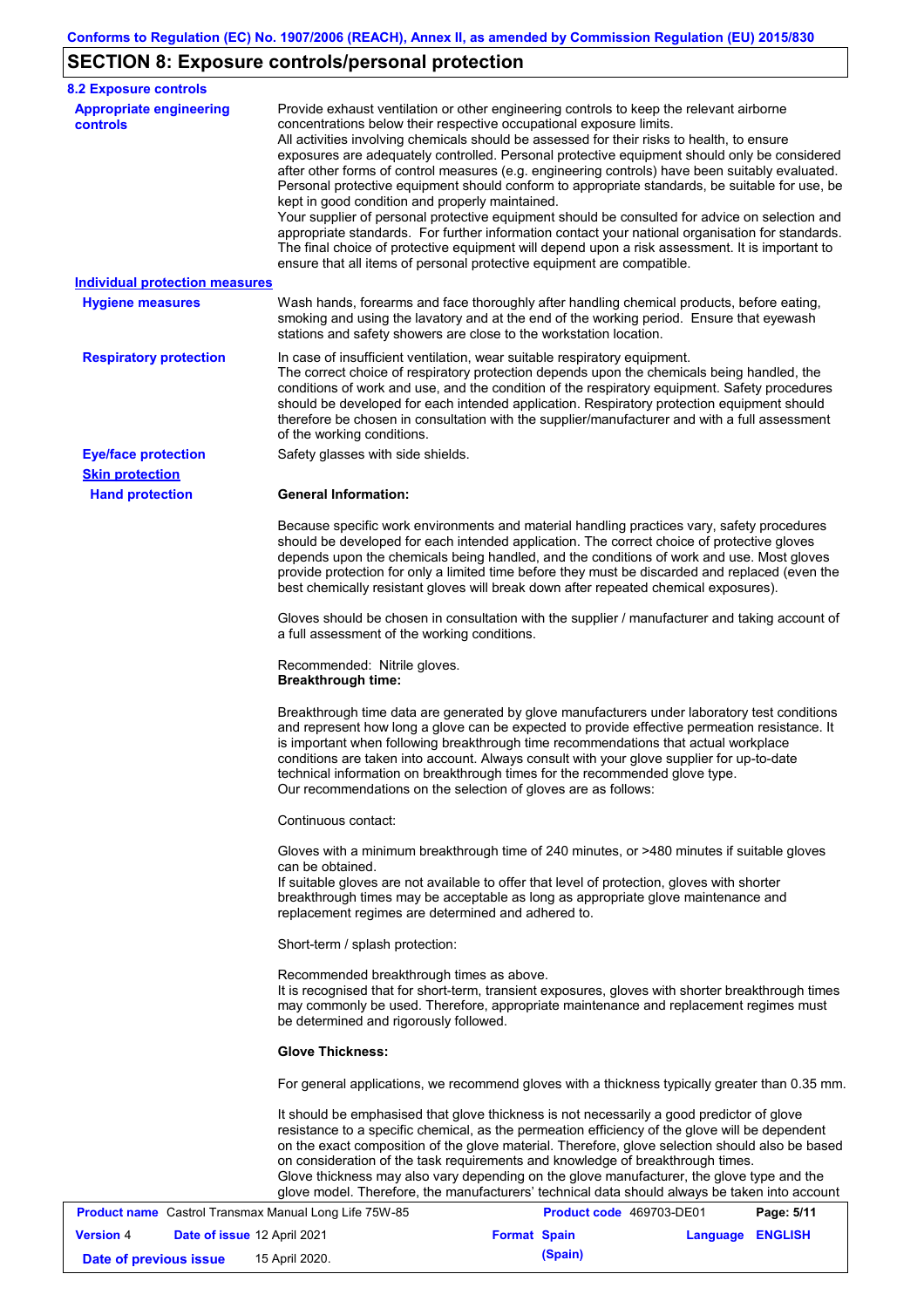## **SECTION 8: Exposure controls/personal protection**

|  | to ensure selection of the most appropriate glove for the task. |  |  |  |  |
|--|-----------------------------------------------------------------|--|--|--|--|
|  |                                                                 |  |  |  |  |

Note: Depending on the activity being conducted, gloves of varying thickness may be required for specific tasks. For example:

 • Thinner gloves (down to 0.1 mm or less) may be required where a high degree of manual dexterity is needed. However, these gloves are only likely to give short duration protection and would normally be just for single use applications, then disposed of.

 • Thicker gloves (up to 3 mm or more) may be required where there is a mechanical (as well as a chemical) risk i.e. where there is abrasion or puncture potential.

| <b>Skin and body</b>                      | Use of protective clothing is good industrial practice.<br>Personal protective equipment for the body should be selected based on the task being<br>performed and the risks involved and should be approved by a specialist before handling this<br>product.<br>Cotton or polyester/cotton overalls will only provide protection against light superficial<br>contamination that will not soak through to the skin. Overalls should be laundered on a regular<br>basis. When the risk of skin exposure is high (e.g. when cleaning up spillages or if there is a<br>risk of splashing) then chemical resistant aprons and/or impervious chemical suits and boots<br>will be required. |
|-------------------------------------------|---------------------------------------------------------------------------------------------------------------------------------------------------------------------------------------------------------------------------------------------------------------------------------------------------------------------------------------------------------------------------------------------------------------------------------------------------------------------------------------------------------------------------------------------------------------------------------------------------------------------------------------------------------------------------------------|
| <b>Refer to standards:</b>                | Respiratory protection: EN 529<br>Gloves: EN 420, EN 374<br>Eye protection: EN 166<br>Filtering half-mask: EN 149<br>Filtering half-mask with valve: EN 405<br>Half-mask: EN 140 plus filter<br>Full-face mask: EN 136 plus filter<br>Particulate filters: EN 143<br>Gas/combined filters: EN 14387                                                                                                                                                                                                                                                                                                                                                                                   |
| <b>Environmental exposure</b><br>controls | Emissions from ventilation or work process equipment should be checked to ensure they<br>comply with the requirements of environmental protection legislation. In some cases, fume<br>scrubbers, filters or engineering modifications to the process equipment will be necessary to<br>reduce emissions to acceptable levels.                                                                                                                                                                                                                                                                                                                                                         |

## **SECTION 9: Physical and chemical properties**

#### **9.1 Information on basic physical and chemical properties**

| <b>Appearance</b>                                      |                                                                            |
|--------------------------------------------------------|----------------------------------------------------------------------------|
| <b>Physical state</b>                                  | Liquid.                                                                    |
| <b>Colour</b>                                          | Brown.                                                                     |
| Odour                                                  | Not available.                                                             |
| <b>Odour threshold</b>                                 | Not available.                                                             |
| pH                                                     | Not applicable.                                                            |
| <b>Melting point/freezing point</b>                    | Not available.                                                             |
| <b>Initial boiling point and boiling</b>               | Not available.                                                             |
| range                                                  |                                                                            |
| <b>Pour point</b>                                      | -60 °C                                                                     |
| <b>Flash point</b>                                     | Open cup: >200°C (>392°F) [Cleveland.]                                     |
| <b>Evaporation rate</b>                                | Not available.                                                             |
| <b>Flammability (solid, gas)</b>                       | Not available.                                                             |
| <b>Upper/lower flammability or</b><br>explosive limits | Not available.                                                             |
| <b>Vapour pressure</b>                                 | Not available.                                                             |
| <b>Vapour density</b>                                  | Not available.                                                             |
| <b>Relative density</b>                                | Not available.                                                             |
| <b>Density</b>                                         | $\leq$ 1000 kg/m <sup>3</sup> (<1 g/cm <sup>3</sup> ) at 15 <sup>°</sup> C |
| <b>Solubility(ies)</b>                                 | insoluble in water.                                                        |
| <b>Partition coefficient: n-octanol/</b><br>water      | >3                                                                         |
| <b>Auto-ignition temperature</b>                       | Not available.                                                             |
|                                                        |                                                                            |

|                        |                                    | <b>Product name</b> Castrol Transmax Manual Long Life 75W-85 |                     | Product code 469703-DE01 |                         | Page: 6/11 |
|------------------------|------------------------------------|--------------------------------------------------------------|---------------------|--------------------------|-------------------------|------------|
| <b>Version 4</b>       | <b>Date of issue 12 April 2021</b> |                                                              | <b>Format Spain</b> |                          | <b>Language ENGLISH</b> |            |
| Date of previous issue |                                    | 15 April 2020.                                               |                     | (Spain)                  |                         |            |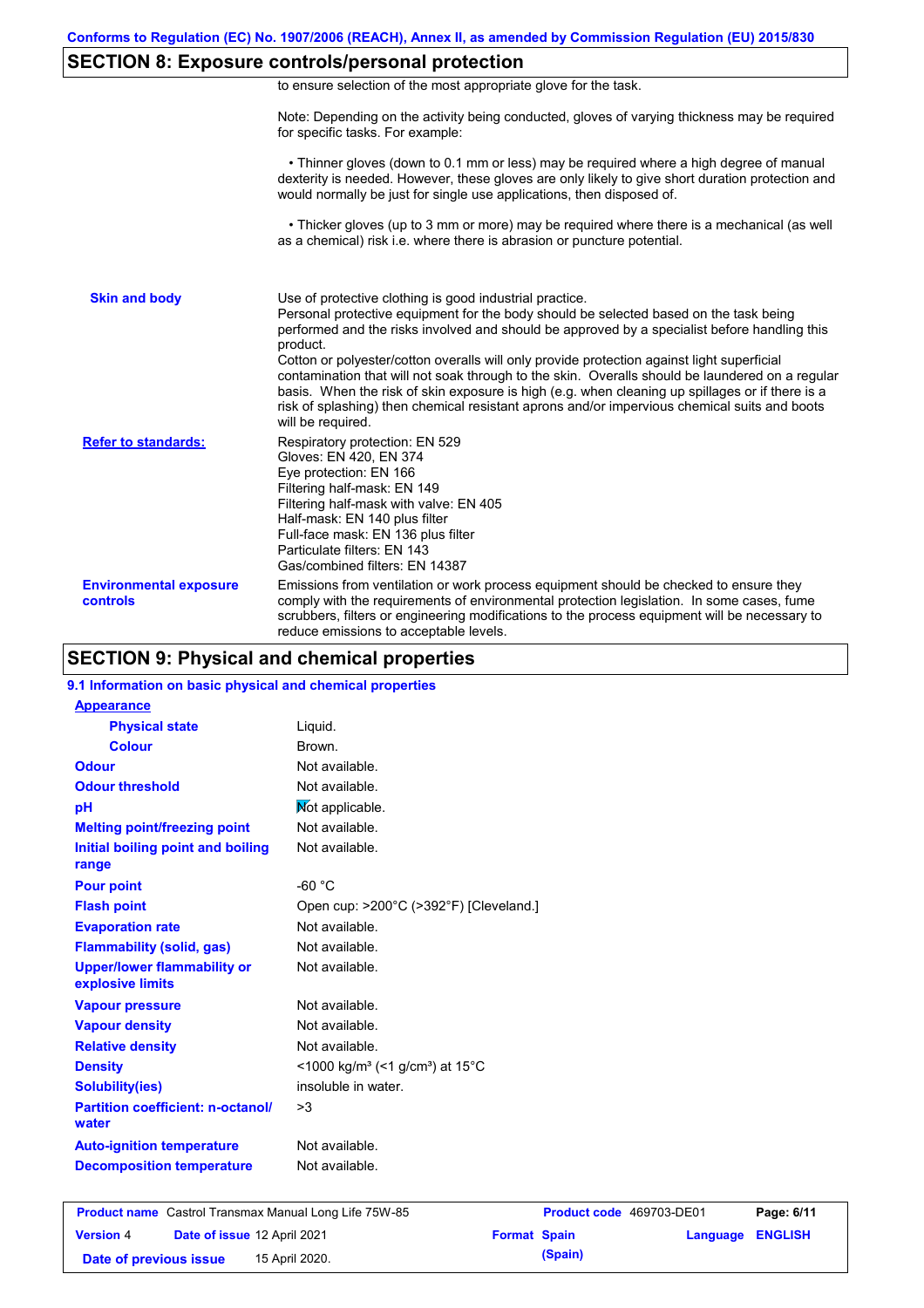# **SECTION 9: Physical and chemical properties**

| <b>Viscosity</b>            | Kinematic: $64.6$ mm <sup>2</sup> /s $(64.6$ cSt) at $40^{\circ}$ C           |
|-----------------------------|-------------------------------------------------------------------------------|
|                             | Kinematic: 11.5 to 12 mm <sup>2</sup> /s (11.5 to 12 cSt) at 100 $^{\circ}$ C |
| <b>Explosive properties</b> | Not available.                                                                |
| <b>Oxidising properties</b> | Not available.                                                                |

### **9.2 Other information**

No additional information.

| <b>SECTION 10: Stability and reactivity</b>       |                                                                                                                                                                         |  |  |
|---------------------------------------------------|-------------------------------------------------------------------------------------------------------------------------------------------------------------------------|--|--|
| <b>10.1 Reactivity</b>                            | No specific test data available for this product. Refer to Conditions to avoid and Incompatible<br>materials for additional information.                                |  |  |
| <b>10.2 Chemical stability</b>                    | The product is stable.                                                                                                                                                  |  |  |
| <b>10.3 Possibility of</b><br>hazardous reactions | Under normal conditions of storage and use, hazardous reactions will not occur.<br>Under normal conditions of storage and use, hazardous polymerisation will not occur. |  |  |
| <b>10.4 Conditions to avoid</b>                   | Avoid all possible sources of ignition (spark or flame).                                                                                                                |  |  |
| <b>10.5 Incompatible materials</b>                | Reactive or incompatible with the following materials: oxidising materials.                                                                                             |  |  |
| <b>10.6 Hazardous</b><br>decomposition products   | Under normal conditions of storage and use, hazardous decomposition products should not be<br>produced.                                                                 |  |  |

## **SECTION 11: Toxicological information**

### **11.1 Information on toxicological effects**

### **Acute toxicity estimates**

| <b>Product/ingredient name</b>                              | Oral (mg/<br>kg) | <b>Dermal</b><br>(mg/kg) | Inhalation Inhalation<br>(gases)<br>(ppm) | (vapours)<br>(mg/l) | <b>Inhalation</b><br>(dusts)<br>and mists)<br>(mg/l) |
|-------------------------------------------------------------|------------------|--------------------------|-------------------------------------------|---------------------|------------------------------------------------------|
| Zastrol Transmax Manual Long Life 75W-85<br>(Neuhof) Parent | N/A              | N/A                      | N/A                                       | N/A                 | 15.1                                                 |
| Dec-1-ene, dimers, hydrogenated                             | N/A              | N/A                      | N/A                                       | N/A                 | 1.5                                                  |

Routes of entry anticipated: Dermal, Inhalation. **Information on likely** 

#### **routes of exposure**

### **Potential acute health effects**

| <b>Inhalation</b>                       |                                                               |                                                                                                                             | <b>Exposure to decomposition products may cause a health hazard.</b> Serious effects may be<br>delayed following exposure. |                          |          |                |
|-----------------------------------------|---------------------------------------------------------------|-----------------------------------------------------------------------------------------------------------------------------|----------------------------------------------------------------------------------------------------------------------------|--------------------------|----------|----------------|
| Ingestion                               |                                                               | No known significant effects or critical hazards.                                                                           |                                                                                                                            |                          |          |                |
| <b>Skin contact</b>                     |                                                               | Defatting to the skin. May cause skin dryness and irritation.                                                               |                                                                                                                            |                          |          |                |
| Eye contact                             |                                                               | No known significant effects or critical hazards.                                                                           |                                                                                                                            |                          |          |                |
|                                         |                                                               | Symptoms related to the physical, chemical and toxicological characteristics                                                |                                                                                                                            |                          |          |                |
| <b>Inhalation</b>                       |                                                               | May be harmful by inhalation if exposure to vapour, mists or fumes resulting from thermal<br>decomposition products occurs. |                                                                                                                            |                          |          |                |
| <b>Ingestion</b>                        |                                                               | No specific data.                                                                                                           |                                                                                                                            |                          |          |                |
| <b>Skin contact</b>                     |                                                               | Adverse symptoms may include the following:<br>irritation<br>dryness<br>cracking                                            |                                                                                                                            |                          |          |                |
| <b>Eye contact</b>                      |                                                               | No specific data.                                                                                                           |                                                                                                                            |                          |          |                |
|                                         |                                                               | Delayed and immediate effects as well as chronic effects from short and long-term exposure                                  |                                                                                                                            |                          |          |                |
| <b>Inhalation</b>                       |                                                               | Overexposure to the inhalation of airborne droplets or aerosols may cause irritation of the<br>respiratory tract.           |                                                                                                                            |                          |          |                |
| <b>Ingestion</b>                        | Ingestion of large quantities may cause nausea and diarrhoea. |                                                                                                                             |                                                                                                                            |                          |          |                |
| <b>Skin contact</b>                     |                                                               |                                                                                                                             | Prolonged or repeated contact can defat the skin and lead to irritation and/or dermatitis.                                 |                          |          |                |
| Eye contact                             |                                                               | Potential risk of transient stinging or redness if accidental eye contact occurs.                                           |                                                                                                                            |                          |          |                |
| <b>Potential chronic health effects</b> |                                                               |                                                                                                                             |                                                                                                                            |                          |          |                |
| General                                 |                                                               | No known significant effects or critical hazards.                                                                           |                                                                                                                            |                          |          |                |
|                                         |                                                               | <b>Product name</b> Castrol Transmax Manual Long Life 75W-85                                                                |                                                                                                                            | Product code 469703-DE01 |          | Page: 7/11     |
| <b>Version 4</b>                        | Date of issue 12 April 2021                                   |                                                                                                                             |                                                                                                                            | <b>Format Spain</b>      | Language | <b>ENGLISH</b> |
| Date of previous issue                  |                                                               | 15 April 2020.                                                                                                              |                                                                                                                            | (Spain)                  |          |                |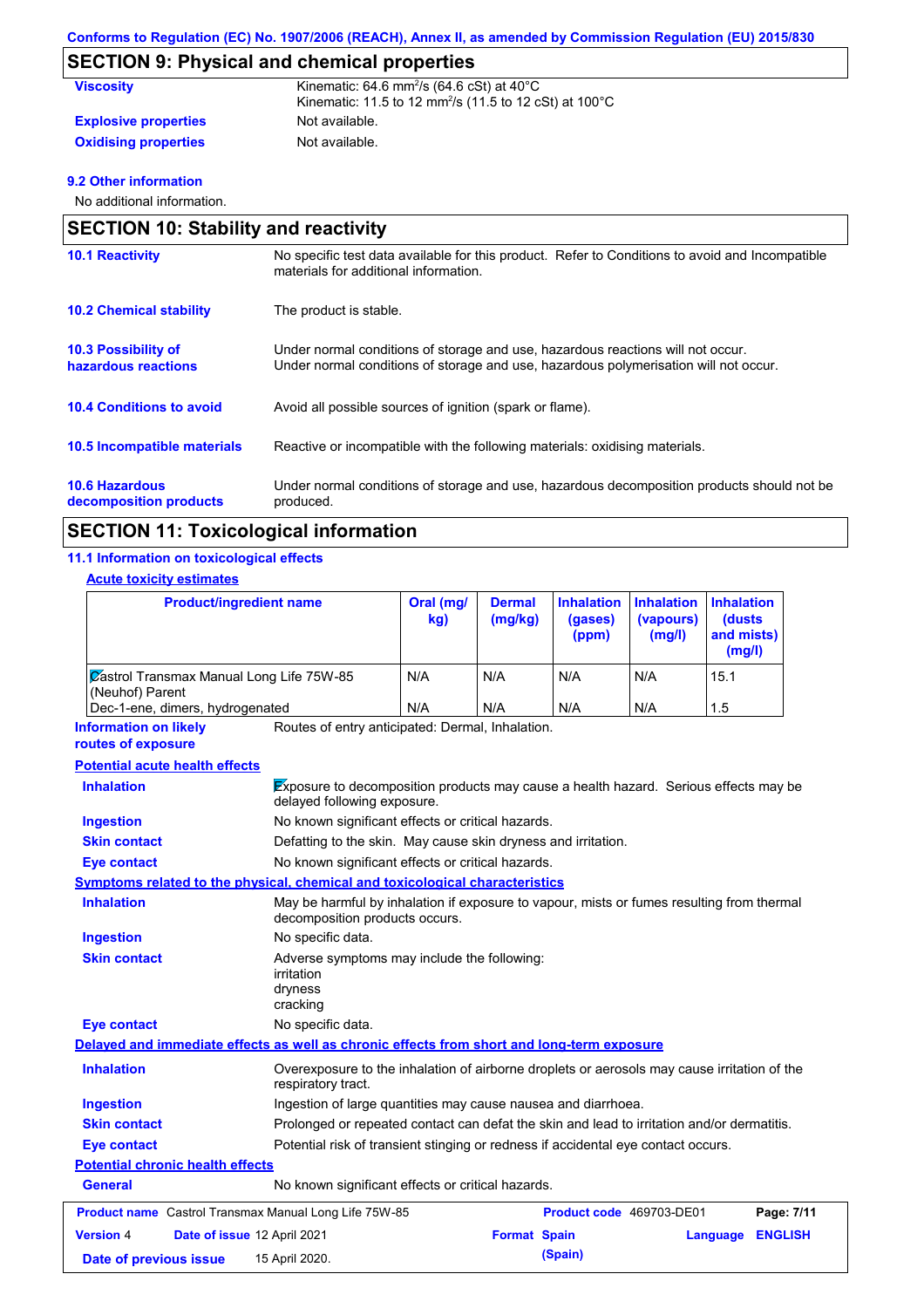## **SECTION 11: Toxicological information**

| <b>Carcinogenicity</b>       | No known significant effects or critical hazards. |
|------------------------------|---------------------------------------------------|
| <b>Mutagenicity</b>          | No known significant effects or critical hazards. |
| <b>Developmental effects</b> | No known significant effects or critical hazards. |
| <b>Fertility effects</b>     | No known significant effects or critical hazards. |

## **SECTION 12: Ecological information**

#### **12.1 Toxicity**

**Environmental hazards** Not classified as dangerous

### **12.2 Persistence and degradability**

Not expected to be rapidly degradable.

#### **12.3 Bioaccumulative potential**

This product is not expected to bioaccumulate through food chains in the environment.

| <b>12.4 Mobility in soil</b>                            |                                                                      |
|---------------------------------------------------------|----------------------------------------------------------------------|
| <b>Soil/water partition</b><br><b>coefficient (Koc)</b> | Not available.                                                       |
| <b>Mobility</b>                                         | Spillages may penetrate the soil causing ground water contamination. |

#### **12.5 Results of PBT and vPvB assessment**

Product does not meet the criteria for PBT or vPvB according to Regulation (EC) No. 1907/2006, Annex XIII.

#### **12.6 Other adverse effects**

**Other ecological information**

Spills may form a film on water surfaces causing physical damage to organisms. Oxygen transfer could also be impaired.

## **SECTION 13: Disposal considerations**

#### **13.1 Waste treatment methods**

### **Product**

**Methods of disposal**

Where possible, arrange for product to be recycled. Dispose of via an authorised person/ licensed waste disposal contractor in accordance with local regulations.

#### **European waste catalogue (EWC) Hazardous waste** Yes.

| <u>European muoto cataloguo (ETTO)</u> |                                         |
|----------------------------------------|-----------------------------------------|
| Waste code                             | <b>Waste designation</b>                |
| $130208*$                              | other engine, gear and lubricating oils |

However, deviation from the intended use and/or the presence of any potential contaminants may require an alternative waste disposal code to be assigned by the end user.

#### **Packaging Methods of disposal Special precautions** Where possible, arrange for product to be recycled. Dispose of via an authorised person/ licensed waste disposal contractor in accordance with local regulations. This material and its container must be disposed of in a safe way. Empty containers or liners may retain some product residues. Avoid dispersal of spilt material and runoff and contact with soil, waterways, drains and sewers. **References** Commission 2014/955/EU Directive 2008/98/EC

## **SECTION 14: Transport information**

|                                           | <b>ADR/RID</b>                                               | <b>ADN</b>          | <b>IMDG</b>              | <b>IATA</b>                |
|-------------------------------------------|--------------------------------------------------------------|---------------------|--------------------------|----------------------------|
| 14.1 UN number                            | Not regulated.                                               | Not regulated.      | Not regulated.           | Not regulated.             |
| 14.2 UN proper<br>shipping name           |                                                              |                     |                          |                            |
| <b>14.3 Transport</b><br>hazard class(es) |                                                              |                     |                          |                            |
|                                           | <b>Product name</b> Castrol Transmax Manual Long Life 75W-85 |                     | Product code 469703-DE01 | Page: 8/11                 |
| <b>Version 4</b>                          | Date of issue 12 April 2021                                  | <b>Format Spain</b> |                          | <b>ENGLISH</b><br>Language |
| Date of previous issue                    | 15 April 2020.                                               |                     | (Spain)                  |                            |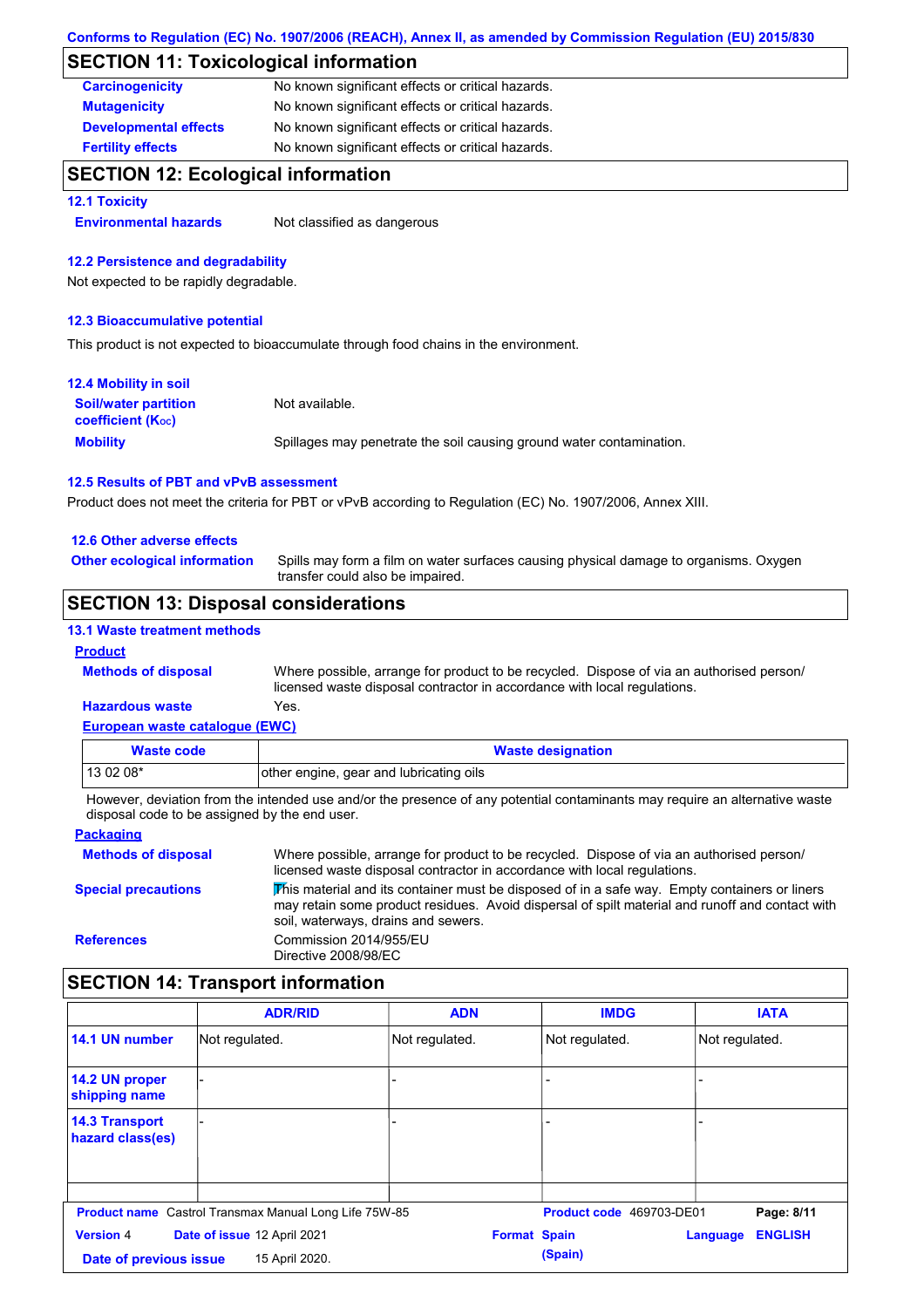# **SECTION 14: Transport information**

| 14.4 Packing<br>group                   |      |     |     |      |  |
|-----------------------------------------|------|-----|-----|------|--|
| 14.5<br><b>Environmental</b><br>hazards | INo. | No. | No. | lNo. |  |
| <b>Additional</b><br>information        |      |     |     |      |  |

**14.6 Special precautions for user** Not available.

**14.7 Transport in bulk according to IMO instruments** Not available.

## **SECTION 15: Regulatory information**

|                                                                                                                                                          | 15.1 Safety, health and environmental regulations/legislation specific for the substance or mixture                                                                                       |
|----------------------------------------------------------------------------------------------------------------------------------------------------------|-------------------------------------------------------------------------------------------------------------------------------------------------------------------------------------------|
| EU Regulation (EC) No. 1907/2006 (REACH)                                                                                                                 |                                                                                                                                                                                           |
| <b>Annex XIV - List of substances subject to authorisation</b>                                                                                           |                                                                                                                                                                                           |
| <b>Annex XIV</b>                                                                                                                                         |                                                                                                                                                                                           |
| None of the components are listed.                                                                                                                       |                                                                                                                                                                                           |
| <b>Substances of very high concern</b>                                                                                                                   |                                                                                                                                                                                           |
| None of the components are listed.                                                                                                                       |                                                                                                                                                                                           |
| EU Regulation (EC) No. 1907/2006 (REACH)                                                                                                                 |                                                                                                                                                                                           |
| <b>Annex XVII - Restrictions</b><br>on the manufacture,<br>placing on the market<br>and use of certain<br>dangerous substances,<br>mixtures and articles | Not applicable.                                                                                                                                                                           |
| <b>Other regulations</b>                                                                                                                                 |                                                                                                                                                                                           |
| <b>REACH Status</b>                                                                                                                                      | The company, as identified in Section 1, sells this product in the EU in compliance with the<br>current requirements of REACH.                                                            |
| <b>United States inventory</b><br>(TSCA 8b)                                                                                                              | All components are active or exempted.                                                                                                                                                    |
| <b>Australia inventory (AICS)</b>                                                                                                                        | All components are listed or exempted.                                                                                                                                                    |
| <b>Canada inventory</b>                                                                                                                                  | All components are listed or exempted.                                                                                                                                                    |
| <b>China inventory (IECSC)</b>                                                                                                                           | All components are listed or exempted.                                                                                                                                                    |
| <b>Japan inventory (ENCS)</b>                                                                                                                            | At least one component is not listed.                                                                                                                                                     |
| <b>Korea inventory (KECI)</b>                                                                                                                            | All components are listed or exempted.                                                                                                                                                    |
| <b>Philippines inventory</b><br>(PICCS)                                                                                                                  | All components are listed or exempted.                                                                                                                                                    |
| <b>Taiwan Chemical</b><br><b>Substances Inventory</b><br>(TCSI)                                                                                          | All components are listed or exempted.                                                                                                                                                    |
| Ozone depleting substances (1005/2009/EU)<br>Not listed.                                                                                                 |                                                                                                                                                                                           |
| <b>Prior Informed Consent (PIC) (649/2012/EU)</b>                                                                                                        |                                                                                                                                                                                           |
| Not listed.                                                                                                                                              |                                                                                                                                                                                           |
| <b>EU - Water framework directive - Priority substances</b><br>None of the components are listed.                                                        |                                                                                                                                                                                           |
| <b>Seveso Directive</b>                                                                                                                                  |                                                                                                                                                                                           |
| This product is not controlled under the Seveso Directive.                                                                                               |                                                                                                                                                                                           |
| <b>15.2 Chemical safety</b><br>assessment                                                                                                                | A Chemical Safety Assessment has been carried out for one or more of the substances within<br>this mixture. A Chemical Safety Assessment has not been carried out for the mixture itself. |

**Product name** Castrol Transmax Manual Long Life 75W-85 **Product code** 469703-DE01 **Page: 9/11 Version** 4 **Date of issue** 12 April 2021 **Format Spain Language ENGLISH Date of previous issue 15 April 2020**. **(Spain) (Spain)**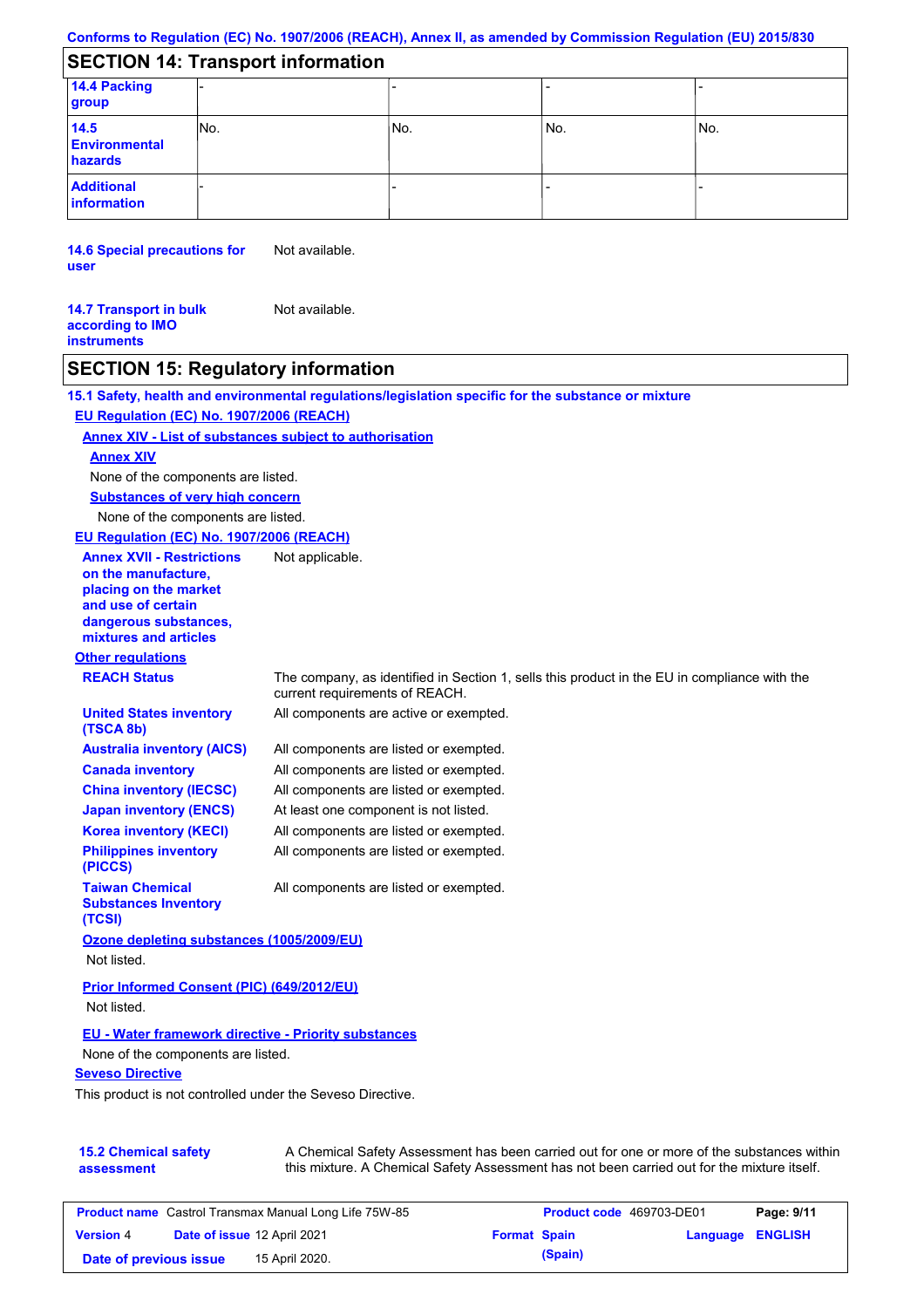# **SECTION 16: Other information**

| <b>Abbreviations and acronyms</b> | ADN = European Provisions concerning the International Carriage of Dangerous Goods by                       |
|-----------------------------------|-------------------------------------------------------------------------------------------------------------|
|                                   | Inland Waterway<br>ADR = The European Agreement concerning the International Carriage of Dangerous Goods by |
|                                   | Road                                                                                                        |
|                                   | ATE = Acute Toxicity Estimate                                                                               |
|                                   | <b>BCF</b> = Bioconcentration Factor                                                                        |
|                                   | CAS = Chemical Abstracts Service                                                                            |
|                                   | CLP = Classification, Labelling and Packaging Regulation [Regulation (EC) No. 1272/2008]                    |
|                                   | CSA = Chemical Safety Assessment                                                                            |
|                                   | CSR = Chemical Safety Report                                                                                |
|                                   | DMEL = Derived Minimal Effect Level                                                                         |
|                                   | DNEL = Derived No Effect Level                                                                              |
|                                   | EINECS = European Inventory of Existing Commercial chemical Substances                                      |
|                                   | ES = Exposure Scenario                                                                                      |
|                                   | EUH statement = CLP-specific Hazard statement                                                               |
|                                   | EWC = European Waste Catalogue                                                                              |
|                                   | GHS = Globally Harmonized System of Classification and Labelling of Chemicals                               |
|                                   | IATA = International Air Transport Association<br>IBC = Intermediate Bulk Container                         |
|                                   | IMDG = International Maritime Dangerous Goods                                                               |
|                                   | LogPow = logarithm of the octanol/water partition coefficient                                               |
|                                   | MARPOL = International Convention for the Prevention of Pollution From Ships, 1973 as                       |
|                                   | modified by the Protocol of 1978. ("Marpol" = marine pollution)                                             |
|                                   | OECD = Organisation for Economic Co-operation and Development                                               |
|                                   | PBT = Persistent, Bioaccumulative and Toxic                                                                 |
|                                   | <b>PNEC = Predicted No Effect Concentration</b>                                                             |
|                                   | REACH = Registration, Evaluation, Authorisation and Restriction of Chemicals Regulation                     |
|                                   | [Regulation (EC) No. 1907/2006]                                                                             |
|                                   | RID = The Regulations concerning the International Carriage of Dangerous Goods by Rail                      |
|                                   | <b>RRN = REACH Registration Number</b>                                                                      |
|                                   | SADT = Self-Accelerating Decomposition Temperature                                                          |
|                                   | SVHC = Substances of Very High Concern                                                                      |
|                                   | STOT-RE = Specific Target Organ Toxicity - Repeated Exposure                                                |
|                                   | STOT-SE = Specific Target Organ Toxicity - Single Exposure                                                  |
|                                   | TWA = Time weighted average                                                                                 |
|                                   | $UN = United Nations$                                                                                       |
|                                   | UVCB = Complex hydrocarbon substance                                                                        |
|                                   | VOC = Volatile Organic Compound                                                                             |
|                                   | vPvB = Very Persistent and Very Bioaccumulative                                                             |
|                                   | Varies = may contain one or more of the following 64741-88-4 / RRN 01-2119488706-23,                        |
|                                   | 64741-89-5 / RRN 01-2119487067-30, 64741-95-3 / RRN 01-2119487081-40, 64741-96-4/ RRN                       |
|                                   | 01-2119483621-38, 64742-01-4 / RRN 01-2119488707-21, 64742-44-5 / RRN                                       |
|                                   | 01-2119985177-24, 64742-45-6, 64742-52-5 / RRN 01-2119467170-45, 64742-53-6 / RRN                           |
|                                   | 01-2119480375-34, 64742-54-7 / RRN 01-2119484627-25, 64742-55-8 / RRN                                       |
|                                   | 01-2119487077-29, 64742-56-9 / RRN 01-2119480132-48, 64742-57-0 / RRN                                       |
|                                   | 01-2119489287-22, 64742-58-1, 64742-62-7 / RRN 01-2119480472-38, 64742-63-8,                                |
|                                   | 64742-65-0 / RRN 01-2119471299-27, 64742-70-7 / RRN 01-2119487080-42, 72623-85-9 /                          |
|                                   | RRN 01-2119555262-43, 72623-86-0 / RRN 01-2119474878-16, 72623-87-1 / RRN                                   |
|                                   | 01-2119474889-13                                                                                            |

**Procedure used to derive the classification according to Regulation (EC) No. 1272/2008 [CLP/GHS]**

| <b>Classification</b>                                                        |                                    | <b>Justification</b> |                                                                             |  |  |
|------------------------------------------------------------------------------|------------------------------------|----------------------|-----------------------------------------------------------------------------|--|--|
| Not classified.                                                              |                                    |                      |                                                                             |  |  |
| <b>Full text of abbreviated H</b><br><b>statements</b>                       | H304<br>H332                       |                      | May be fatal if swallowed and enters airways.<br>Harmful if inhaled.        |  |  |
| <b>Full text of classifications</b><br><b>[CLP/GHS]</b>                      | <b>Acute Tox. 4</b><br>Asp. Tox. 1 |                      | <b>ACUTE TOXICITY - Category 4</b><br><b>ASPIRATION HAZARD - Category 1</b> |  |  |
| <b>History</b>                                                               |                                    |                      |                                                                             |  |  |
| Date of issue/ Date of<br>revision                                           | 12/04/2021                         |                      |                                                                             |  |  |
| Date of previous issue                                                       | 15/04/2020.                        |                      |                                                                             |  |  |
| <b>Prepared by</b>                                                           | <b>Product Stewardship</b>         |                      |                                                                             |  |  |
| $\sim$ Indicatos information that has changed from proviously issued version |                                    |                      |                                                                             |  |  |

**Indicates information that has changed from previously issued version.**

### **Notice to reader**

|                        |                             | <b>Product name</b> Castrol Transmax Manual Long Life 75W-85 |                     | <b>Product code</b> 469703-DE01 |                         | Page: 10/11 |
|------------------------|-----------------------------|--------------------------------------------------------------|---------------------|---------------------------------|-------------------------|-------------|
| <b>Version 4</b>       | Date of issue 12 April 2021 |                                                              | <b>Format Spain</b> |                                 | <b>Language ENGLISH</b> |             |
| Date of previous issue |                             | 15 April 2020.                                               |                     | (Spain)                         |                         |             |